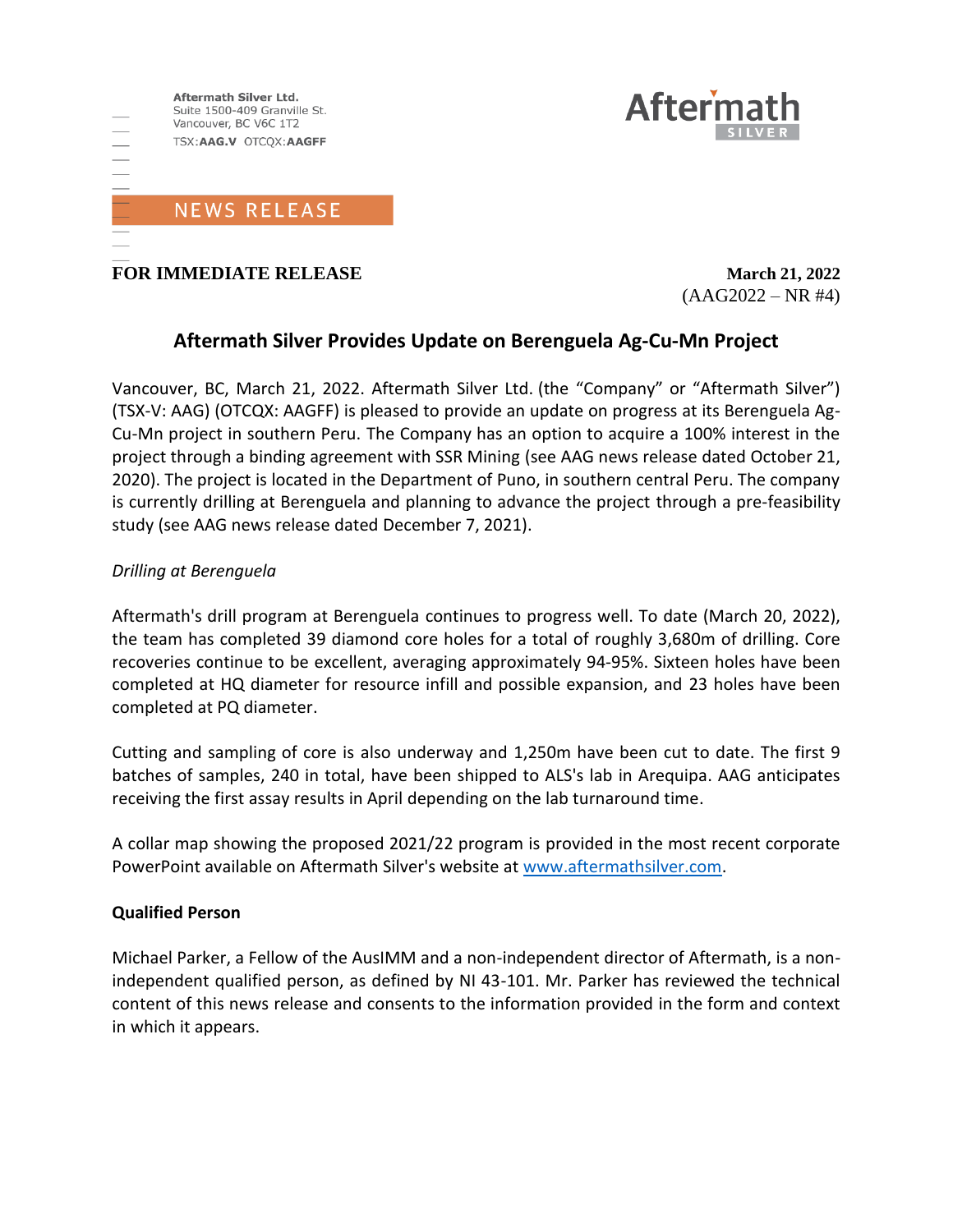



Aftermath Silver Ltd is a leading Canadian junior exploration company focused on silver, and aims to deliver shareholder value through the discovery, acquisition and development of quality silver projects in stable jurisdictions. Aftermath has developed a pipeline of projects at various stages of advancement. The Company's projects have been selected based on growth and development potential.

**Aftern** 

- **Berenguela Silver-Copper project.** The Company has an option to acquire a 100% interest through a binding agreement with SSR Mining. The project is located in the Department of Puno, in southern central Peru. An NI 43-101 Technical Report on the property is in progress. The company is currently drilling at Berenguela and planning to advance the project through a pre-feasibility study.
- **Challacollo Silver-Gold project.** The Company has an option to acquire 100% interest in the Challacollo silver-gold project through a binding agreement with Mandalay Resources, see Company news release dated June 27th, 2019. A NI 43-101 mineral resource was released on 2020.**The Company is currently permitting road access in antioption of an upcoming drill program.**
- **Cachinal Silver-Gold project.** The Company own 80% interest, with an option to acquire the remaining 20% from SSR Mining. Located 2.5 hours south of Antofagasta. On September 16, 2020 the company released a CIM compliant Mineral Resource and accompanying NI 43-101 Technical Report (available on SEDAR and on the Company's web page).

ON BEHALF OF THE BOARD OF DIRECTORS

"*Ralph Rushton"* Ralph Rushton CEO and Director

604-484-7855

*Neither the TSX Venture Exchange nor its Regulation Services Provider (as that term is defined in policies of the TSX Venture Exchange) accepts responsibility for the adequacy or accuracy of this release.*

### **Cautionary Note Regarding Forward-Looking Information**

*Certain of the statements and information in this news release constitute "forward-looking information" within the meaning of applicable Canadian provincial securities laws. Any statements or information that express or involve discussions with respect to interpretation of exploration programs and drill results, predictions, expectations, beliefs, plans, projections, objectives, assumptions or future events or performance (often, but not always, using words or phrases such as "expects", "is expected", "anticipates", "believes", "plans", "projects", "estimates", "assumes", "intends", "strategies", "targets", "goals", "forecasts", "objectives", "budgets", "schedules", "potential" or variations thereof or stating that certain actions, events or results "may", "could", "would", "might" or "will" be taken, occur or be achieved, or the*